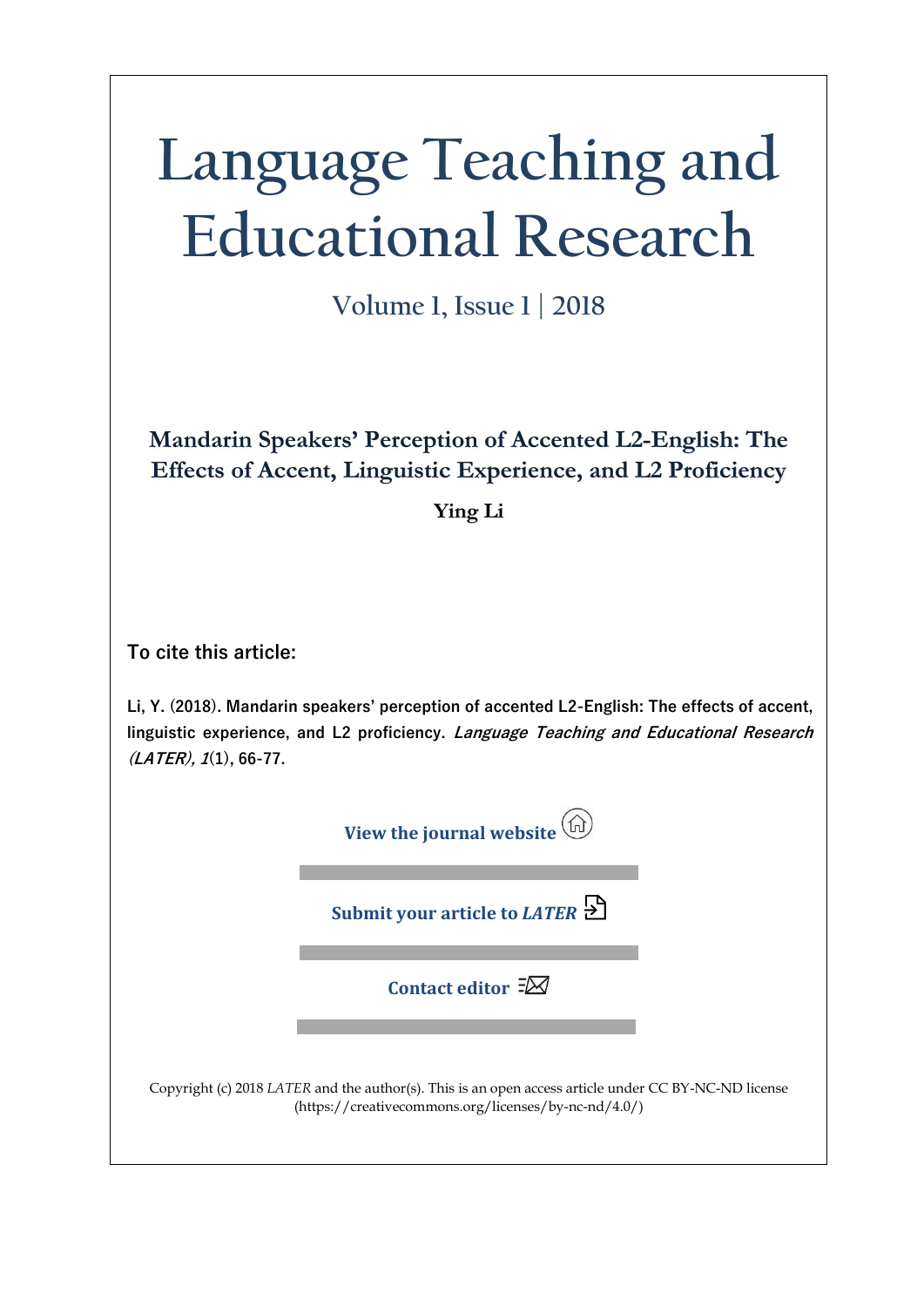

Language Teaching and Educational Research **ournalPark** 

**ACADEMIC** 

# **Research Article**

# **Mandarin speakers' perception of accented L2-English: The effects of accent, linguistic experience, and L2 proficiency**

**Ying Li[1](https://orcid.org/0000-0003-1783-9083)** 

Dr., Southwest University of Political Science and Law, School of Foreign Languages, CHINA

#### **Abstract**

In much previous research, language listeners were found to perform differently when listening to a second language (L2) spoken in foreign/native accents. Influential factors have not been ascertained. This study aimed to gain new insights into this issue. 82 Mandarin speakers of different L2 (English) proficiency and different degrees of familiarity with Cantonese, Thai, and Yorkshire accent participated in the study. The stimuli were 40 English sentences with a noun as the last word (stimulus word). The stimulus words were gated with gate o revealing no phonological information, gate 1 displaying the first  $\Delta$ o *ms* of it, gate 2 having an additional 40  $ms$ , etc., accumulating until the end of the word was revealed. The sentences were spoken in the accent of Mandarin, Yorkshire, Cantonese, and Thai. The participants were asked to write down the stimulus words each time after they heard a gated sentence. The results indicated that the participants required significantly less phonological information to correctly recognize the stimuli spoken in their own and Yorkshire accent than in Thai and Cantonese accent. Moreover, the participants' degree of familiarity with the accents and their L2-English proficiency both had a significant effect on their perceptual performance.

**Received** 21 January 2018

**Accepted**  05 March 2018

> **Keywords** perception accent English Mandarin

Cantonese Thai

**Suggested APA citation:** Li, Y. (2018). Mandarin speakers' perception of accented L2-English: The effects of accent, linguistic experience, and L2 proficiency. *Language Teaching and Educational Research (LATER)*, 1(1), 66-77.

**\_\_\_\_\_\_\_\_\_\_\_\_\_\_\_\_\_\_\_\_\_\_\_\_\_\_** <sup>1</sup> Corresponding Author ( $\boxtimes$  liying 22@163.com)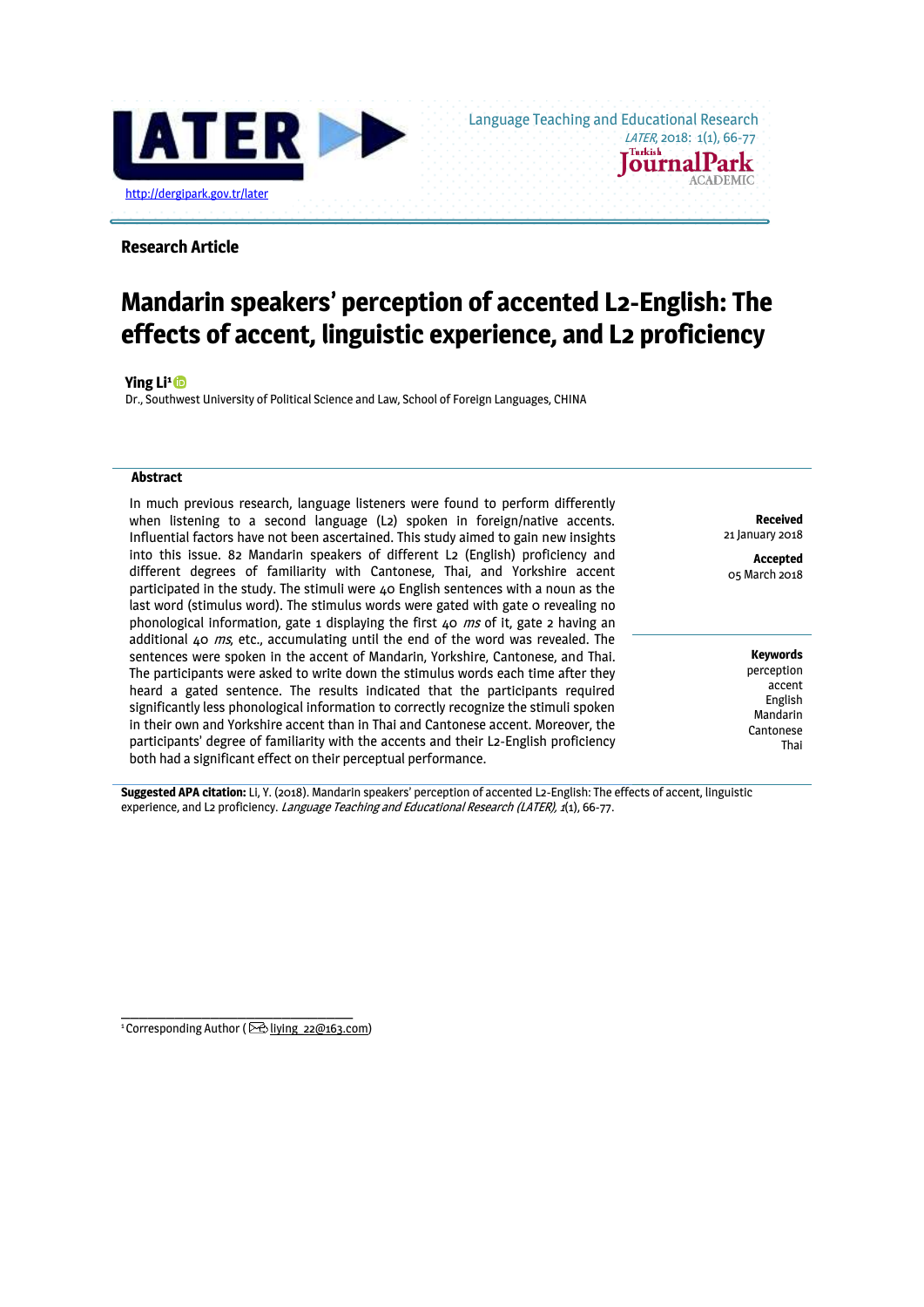# **Mandarin konuşucularının aksanlı İngilizce algısı: Aksan, dilbilimsel deneyim, ve İngilizce yeterlilik düzeyinin etkileri**

## **Öz**

Yapılan birçok araştırma dinleyicilerin yabancı bir dili yerli ya da yabancı bir aksandan dinlerken, dinleme performanslarının farklılık gösterdiğini ortaya koymuştur. Ancak bu durumu etkileyen faktörler tam olarak ortaya konulamamıştır. Bu çalışmanın amacı bu duruma ilişkin yeni anlayışlar edinmektir. İngilizceyi yabancı dil olarak konuşan farklı yeterlilik düzeylerine sahip ve Kantonca, Tayca ve Yorkshire aksanlarına farklı düzeylerde yakınlığı olan katılımcılardan oluşan 82 Mandarin konusucusu bu çalışmada yer almıştır. Uyaranlar, son kelimesi ad (uyaran kelime) olan 40 adet İngilizce cümleden oluşmaktadır. Çalışma, söylenen kelimeleri tanımaya ilişkin süreci irdeleyen gating paradigm yöntemine göre tasarlanmıştır. Cümleler Mandarin, Yorkshire, Kantonca ve Tayca aksanlarında konuşulmuştur. Katılımcılardan bir *gated* cümle duyduktan sonra her seferinde uyaran kelimeleri yazmaları istenmiştir. Araştırma sonucunda, konuşmacıların Kantonca ve Tayca aksanlarında söylenen cümlelere nazaran kendi aksanlarında ve Yorkshire aksanında söylenmiş uyaranları doğru bir şekilde anlayabilmeleri için çok daha az fonolojik bilgiye gereksinim duydukları ortaya çıkmıştır. Ayrıca, katılımcıların bu aksanlara olan yakınlıkları ve yabancı dil olarak İngilizce yeterlilik düzeylerinin, algısal performanslarında anlamlı bir etkiye sahip olduğu ortaya çıkmıştır.

**Gönderim** 21 Ocak 2018

**Kabul**  05 Mart 2018

**Anahtar kelimeler** algı aksan İngilizce Mandarin Kantonca Tayca

**Önerilen APA atıf biçimi:** Li, Y. (2018). Mandarin konuşucularının aksanlı İngilizce algısı: Aksan, dilbilimsel deneyim, ve İngilizce yeterlilik düzeyinin etkileri. *Language Teaching and Educational Research (LATER), 1*(1), 66-77.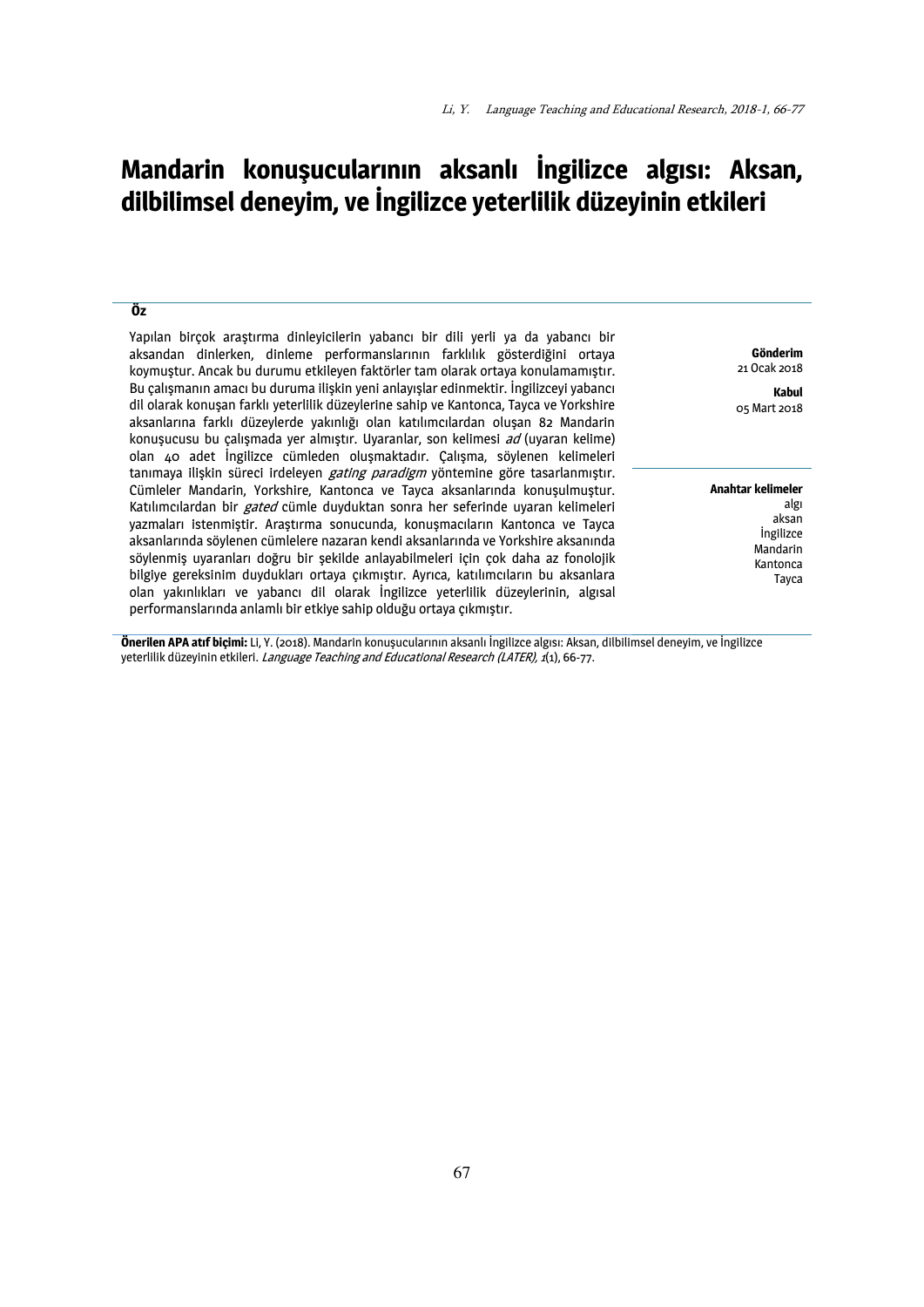# Introduction

Foreign-accented speech refers to non-pathological speech that is different from native speakers' pronunciation in some noticeable respects (Munro & Derwing, 1995). Due to the influence of their native language (L1), non-native speakers are frequently found to speak a second language (L2) with foreign accents (Best, 1994; Best & Strange, 1992; Flege, 1992a, b). To accurately perceive foreign-accented speech, particularly unfamiliar foreign-accented speech, listeners must be able to contend with speech productions that differ from their previous experience in terms of segmental and/or suprasegmental features (e.g. Clopper & Smiljanic, 2015; Clopper, Psoni, & de Jong, 2005; Sereno, Lammers, & Jongman, 2016). Differences between native and non-native speakers' phonetic perception of speech signals suggest that adult L2 learners may often employ their L1 phonological system in the perception of L2 sounds (Best, 1994; Bent & Bradlow, 2003; Flege, 1992a, b; Iverson et al., 2003; Leather, 1999; Major, 1999; Werker, 1994). Consequently, they may have difficulties or display increased processing time in the perception of phonetic segments, words, or larger units of foreign-accented speech (Flege, 1988; Munro & Derwing, 1995).

Leikin, Ibrahim, Eviatar and Sapir (2009) tested L2-Hebrew listeners' ability in the perception of Hebrew words spoken with an accent like their own, a native Hebrew accent, and foreign accents. It turned out that the listeners required significantly more phonological information for the perception of the stimuli spoken with other foreign accents than with an accent like their own. Similarly, Hendriks, Meurs and Groot (2015) investigated 178 adult French, German and Spanish speakers' perception of a text spoken in French, German, and Spanish by native speakers of the languages and by Dutch speakers with strong and slight Dutch accent. The data revealed that the degree of accentedness had a significant effect on understanding the stimulus text. Furthermore, a speaker with a strong Dutch accent in French, German or Spanish was evaluated as less friendly and less competent than a speaker with a slight Dutch accent. However, some studies hold different views regarding the impact of accents on listeners' perception of speech sounds. In 1970, Gimson argued that accurate production of English consonants is more essential to comprehension than native-like production of English vowels. Findings from Munro and Derwing (1995) also failed to reveal a relationship between strength of accent and the time required to process accented speech. It was also found that listeners could both adapt rapidly to unfamiliar speakers and accents (Clarke & Garrett, 2004; Bradlow & Bent, 2008; Sidaras, Alexander & Nygaard, 2009). Moreover, Lee, Vakoch and Wurm (1996) investigated Cantonese, Mandarin and English speakers' perception of Cantonese and Mandarin tones. Although both Cantonese and Chinese speakers performed better at discriminating tones of their own language, almost no difference was found between Mandarin and English speakers at discriminating Cantonese tones, despite the fact that Mandarin and Cantonese share some features in their tone systems (Lee, Vakoch & Wurm, 1996). Similarly, Li (2015) revealed that both English and Thai speakers had very similar degrees of difficulty in the perception of Tone-2 and Tone-3 in Mandarin, though the tone systems of Mandarin and Thai are similar to each other.

The inconsistent findings discussed above may, to some extent, be explained by the listeners' linguistic experience. Typically, listeners' linguistic experience with a foreign accent predictably facilitates their recognitions of L2 sounds (Hanulíková & Weber, 2012). For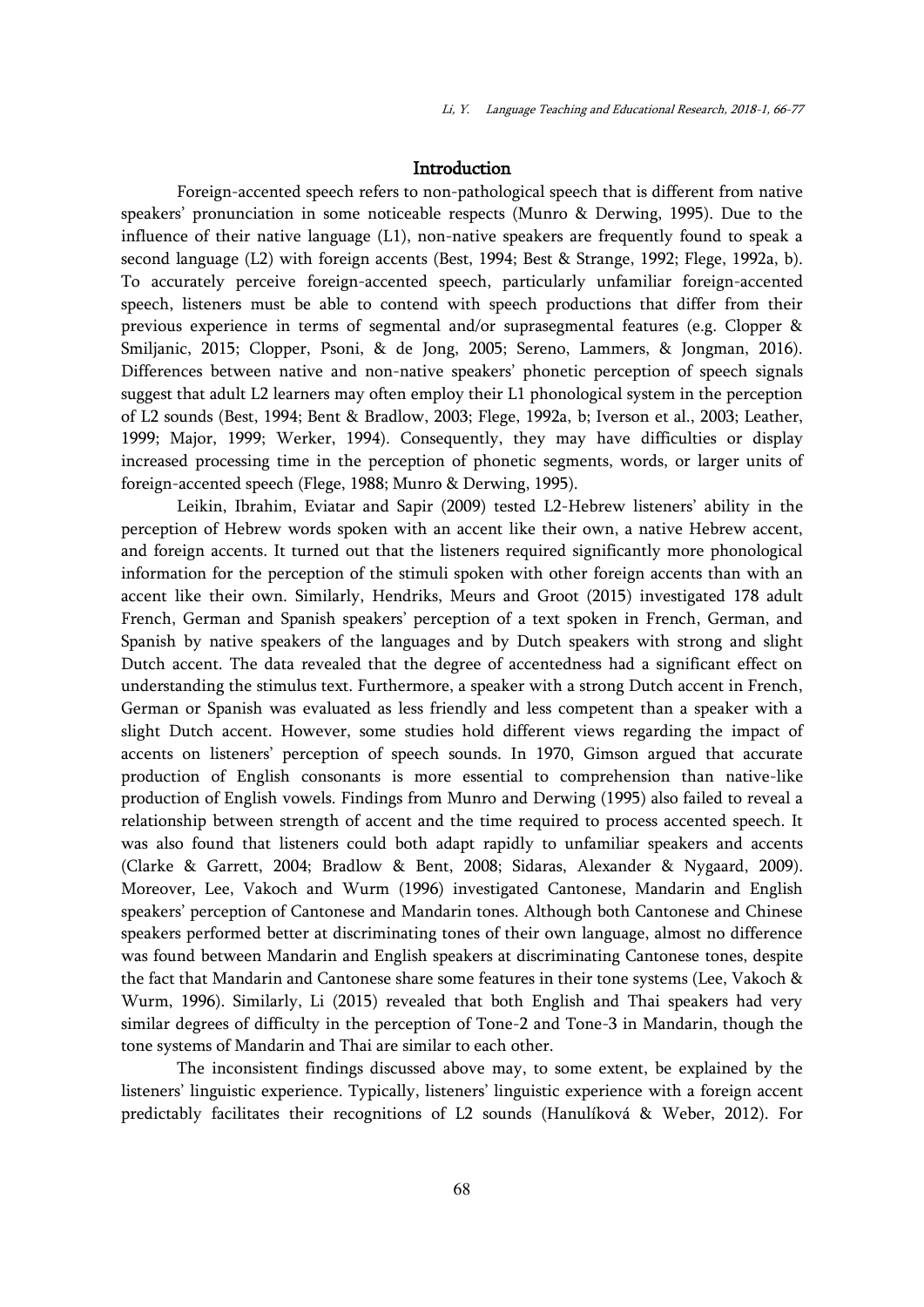instance, Adank, Evans and Stuart-Smith Scotti (2009) compared 24 adult native English speakers' processing time in the perception of English sentences, which were spoken with a familiar accent, an unfamiliar native accent, and a non-native accent. A semantic verification task was carried out. The results indicated that the response time was modulated by the relative familiarity of the participants with the native accent. The processing time associated with the non-native accent was larger than with the unfamiliar native accent (Adank et al., 2009). In Leikin et al. (2009), the stimuli spoken with native Hebrew accent were found to require similar amount of phonological information to stimuli spoken with the listeners' own accent. It was explained by the listeners' language experience with native Hebrew accent (Leikin et al., 2009). Similarly, the English and Thai participants in Li (2015) had no linguistic experience with Mandarin. More similar findings are available from Rogers, Dalby and Nishi (2004), van Wijngaarden (2001), Schmid and Yeni-Komshian (1999), Munro and Derwing (1995, 1999), Adank and McQueen (2007), and Floccia, Goslin, Girard and Konopczynski (2006). Moreover, language listeners' proficiency level of a foreign language may also play a role in their perception of the language spoken with native accents. Unfortunately, there is a lack of research findings on this issue.

Prior studies on foreign language perception in general suggested that greater proficiency is positively associated with better perception of foreign language (Vandergrift, 2005; Best & Tyler, 2007). On the whole, the influence of the presented accents, linguistic experience, and proficiency level of the target foreign language on their perception of the accented speech, which is theoretically and practically significant for phonological development, has not been ascertained.

In the present study, the participants with higher L2-English proficiency levels, according to Oxford Quick Placement Test results, were predicted to perform better than those with lower proficiency levels in the perception of accented English. Therefore, the study addresses three research questions to gain new insight into the influence of accent, linguistic experience, and English proficiency on their perception of accented English.

- 1. What effect does accent have on the Mandarin speakers' perception of accented L2- English?
- 2. What effect does the Mandarin speakers' linguistic experience with the target accents have on their perception of accented L2-English?
- 3. What effect does the Mandarin speakers' L2-English proficiency have on their perception of accented L2-English?

# Methodology

This study investigated L1(Mandarin) of L2(English) speakers' accuracy in the perception of accented/nonaccented English speech with a gating paradigm. The sentences were spoken in the accent of Mandarin, Yorkshire, Cantonese, and Thai. The participants were asked to write down the stimulus English words of Mandarin, Yorkshire, Cantonese, and Thai accents, in order to gather the amount of phonological information that the participants needed in the perception of different accented English words.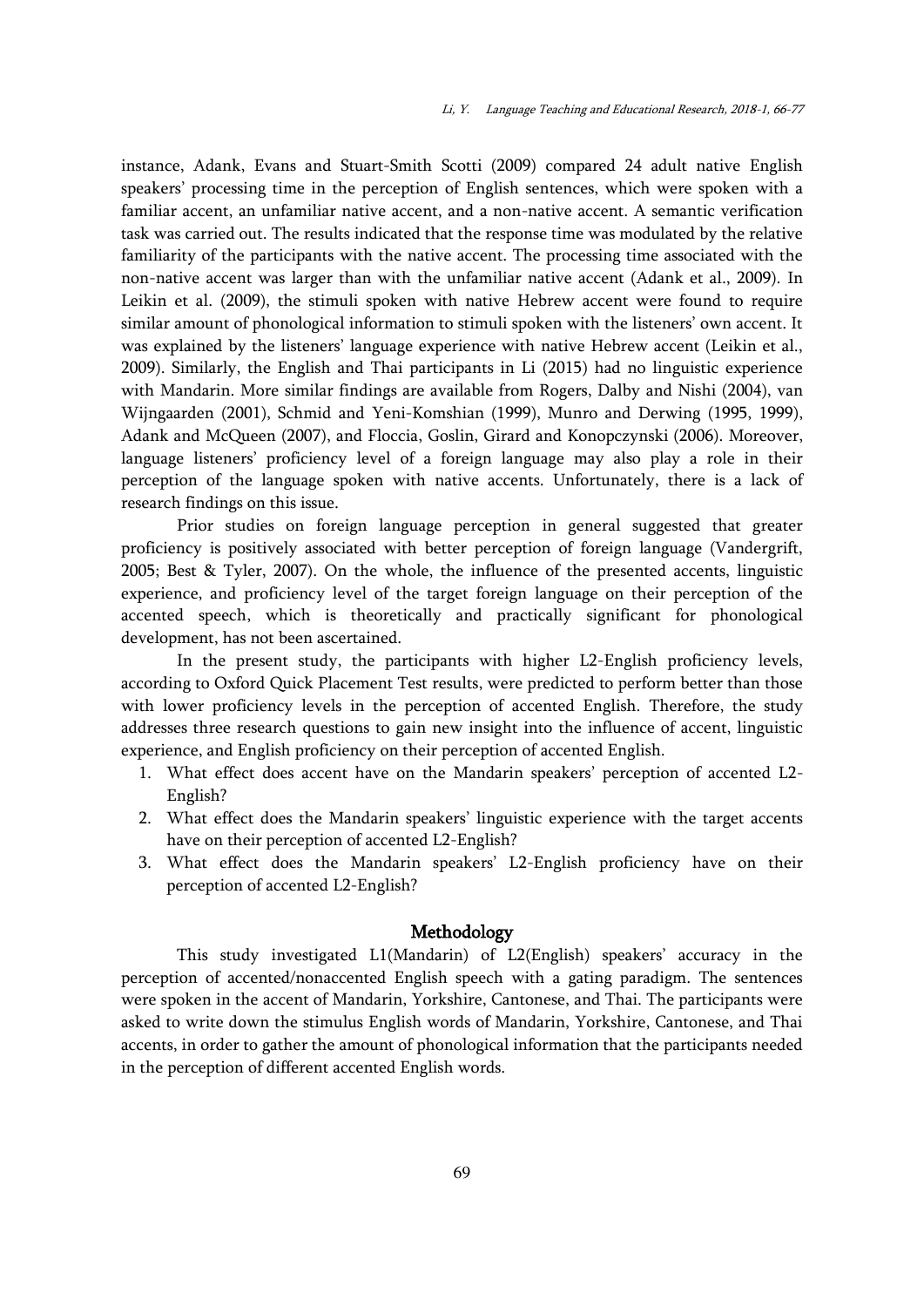# **Participants**

82 university students with normal speech and hearing aged from 18 to 22 years volunteered to participate in the study (mean age=18.44; 48 female; 34 male). All of them were L1-Mandarin of L2-English speakers. They were non-English majors but doing English for extra credits. The background information of the participants, such as English proficiency levels (measured by Oxford Quick Placement Test), degree of familiarity with Cantonese, Thai, and Yorkshire accented English were collected with questionnaires.

# Procedures

 $\overline{a}$ 

A questionnaire partially adopted from Li (2017) was employed to gather the information on the participants' language background, such as years of L2-English learning, degrees of familiarity with Cantonese, Thai, and Yorkshire accents.

The stimuli were similar to those used in Leikin et al. (2009). Specifically, 40 English sentences were prepared for the perception test. The sentences were constructed such that the last word was a noun (e.g., When Mary left for, her mother asked her to bring the ….. puddings/bins/pens/bears). Each sentence was paired with four different ending words—the gated words, which were equated on their predictability<sup>1</sup>. The stimulus sentences were recorded by a native Mandarin, Cantonese, Thai, and English (Yorkshire accent) speaker, with 10 sentences in each of the four accents. The reason to choose Cantonese and Thai accent was because there were many international students from Hong Kong, Thailand and Europe at the university where the study was carried out. Thus, it was assumed that some of the participants would have some experience with these accents. As for Yorkshire accent, it is quite close to Received Pronunciation (RP), or what is called Standard English pronunciation. The stimuli were recorded using a high quality recorder (Roland-05) with the settings: 16-bit mono channel and 44.1 KHz in a sound treated room. The recorded sentences were digitized with Avaaz Inovations, Inc., CSRE4.0. Following Grosjean (1980), each sentence was constructed with gate 0 revealing no phonological information of the stimulus word, gate 1 having the first 40 ms of the word, gate 2 revealing an additional 40 ms, etc., accumulating until the whole word was revealed. The stimuli were presented using a laptop with a speaker at a comfortable loudness level.

Ten native English speakers (5 male, 5 female) who were doing their Master's degrees in the UK were asked to identify the accent type (Cantonese, Thai, and Mandarin) and to indicate the accent degree of the speakers with a 5 Likert scale  $(0=$ no foreign accent, 5=very strong accent) as well as voice characteristic (0=very unpleasant, 5=very pleasant). Because of their learning environment, all the listeners reported to have the experiences of dealing with Cantonese, Thai, and Mandarin speakers. A repeated measures ANOVA did not reveal a significant main effect of identification of accent type, accent degree, or voice characteristic (p>0.05). Moreover, the accent type of all the stimuli were correctly identified without significant main effect of group.

<sup>&</sup>lt;sup>1</sup> A pilot study was carried out to help choose the gated words of equal predictability.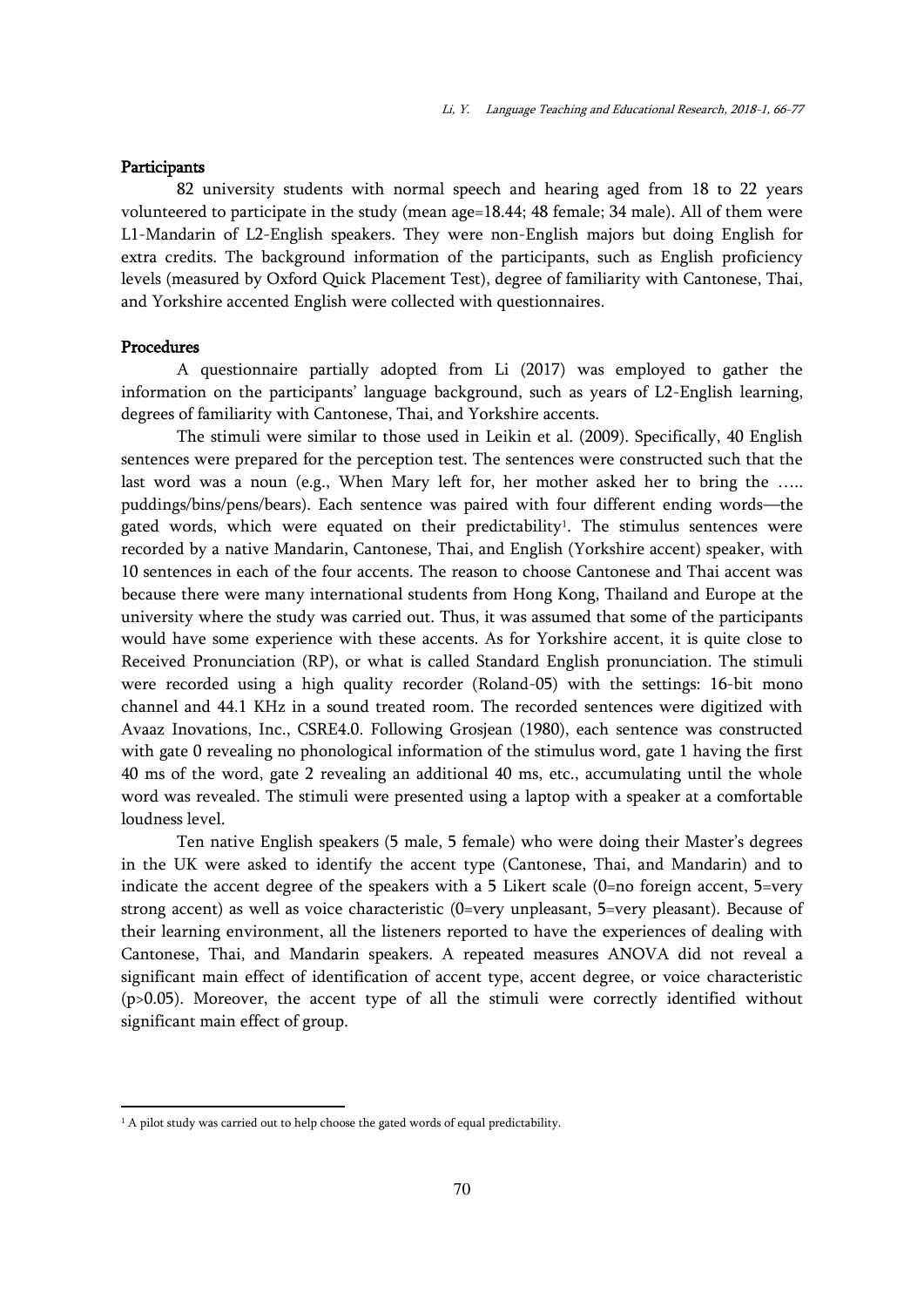One week before the perception test, the participants were asked to do an Oxford Quick Placement Test for the purpose of finding out their English proficiency levels<sup>2</sup>. The test was carried out at the beginning of a lecture (English literature) in a quiet classroom. The students were told that they could drop out at any time during the study if they wanted (none of them dropped out though). They were asked to do a perception test by listening to the recordings and write down the last word of each gated sentence on an answer sheet, even by guessing. After the perception test, the students were asked to complete the questionnaire, which were collected after being completed.

# Findings

As shown in Figure 1, Figure 2, and Figure 3 below, the participants had been learning English as a foreign language for 6 to 13 years. The majority of their English proficiency levels were lower intermediate (B1, n=37) and upper intermediate (B2, n=27). There were more participants reported to be familiar with Cantonese and Thai accents than those with Yorkshire accent.



Figure 1. The participants' years of English learning (in years)



Figure 2. The participants' levels of English proficiency (in percentage)

 $\overline{a}$ 

<sup>2</sup>English proficiency levels: A1=beginner, A2=elementary, B1=lower intermediate, B2=upper intermediate, C1=advanced, C2=very advanced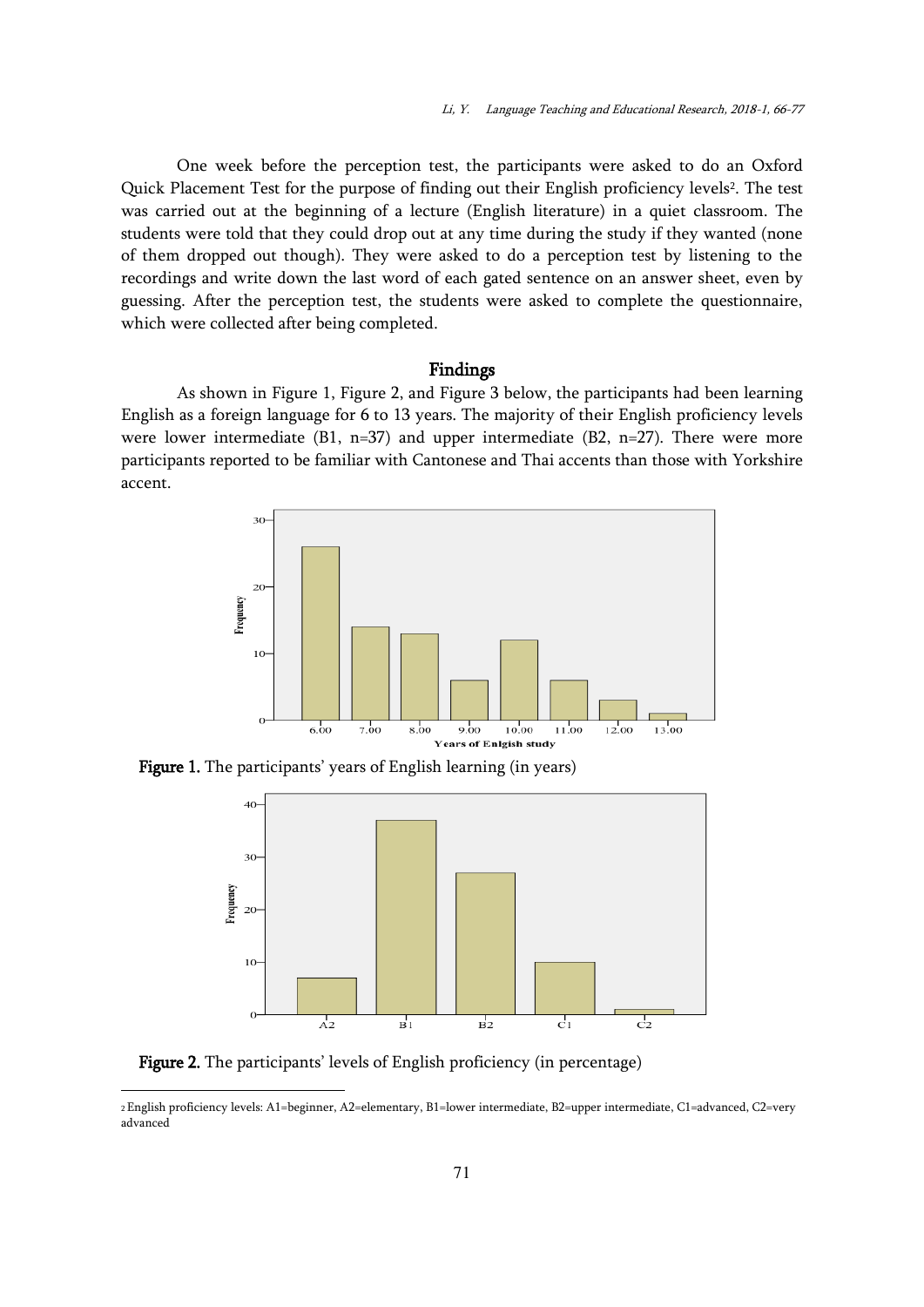

Figure 3. The participants' experience with Cantonese-, Thai-, and Yorkshire-accent

The proportion of the phonological information from the stimulus word that was needed to identify it correctly three times in a row (in ms) was calculated in this way: (the value of the gate at which the target word was recognized correctly the third time)\*40 ms/(the total length of the word). As shown in Figure 4 and Table 1 below, the participants needed the largest amount of phonological information in the correct recognition of Thai-accented English (average=0.46 ms), while comparatively less in the correct recognition of Cantonese-accented English (average=0.42 ms). Much less phonological information was required for the perception of Mandarin-accented (average=0.38 ms) and Yorkshire-accented English (average=0.39 ms).



Figure 4. The proportion of phonological information that the participants needed for the correct identification of the stimulus words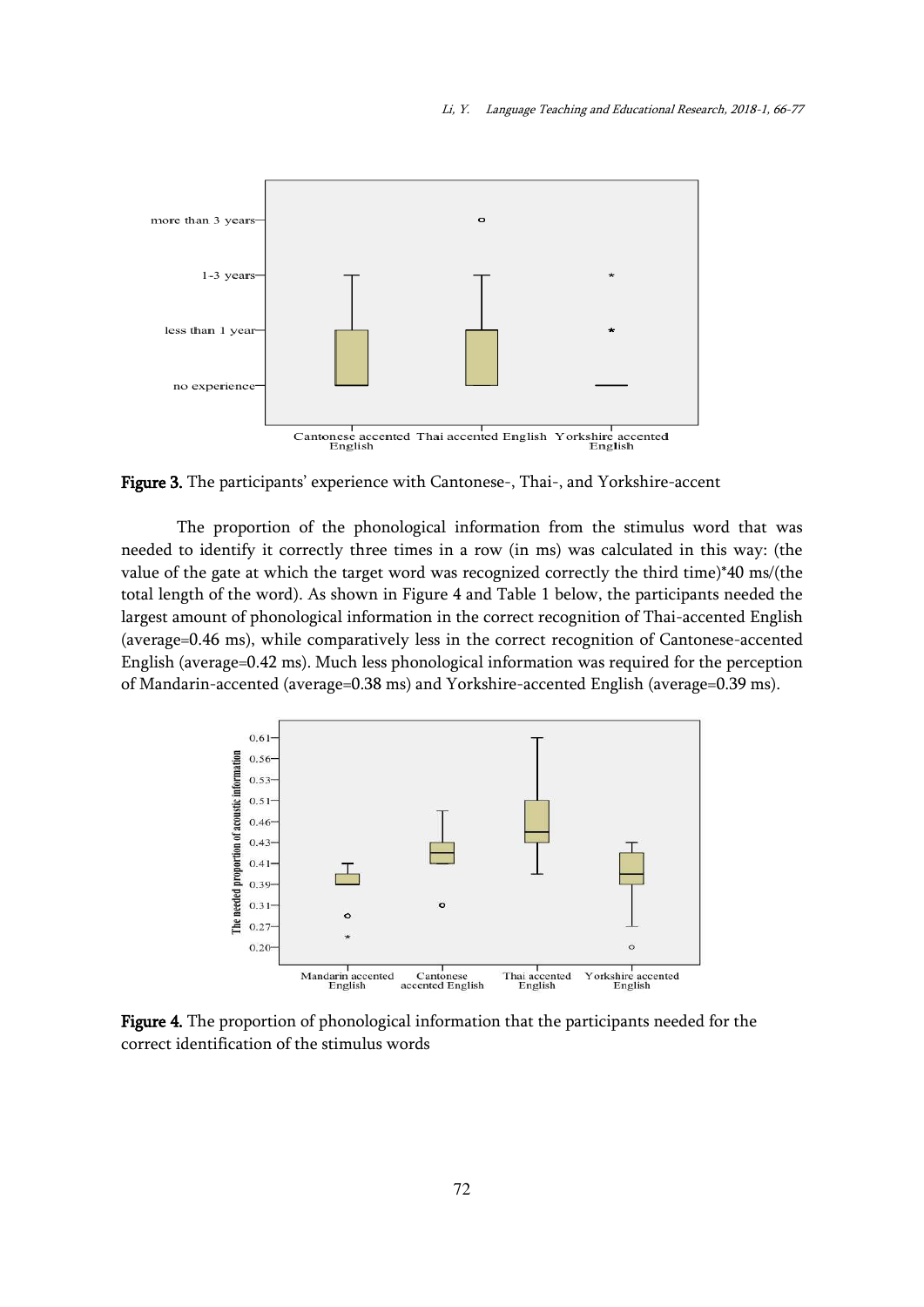|                  |      |            | 95% Confidence Interval |             |
|------------------|------|------------|-------------------------|-------------|
| Presented accent | Mean | Std. Error | Lower Bound             | Upper Bound |
| Mandarin         | .376 | .05        | .367                    | .386        |
| Cantonese        | .417 | .18        | .404                    | .430        |
| Thai             | .463 | .16        | .452                    | .475        |
| Yorkshire        | .389 |            | .378                    | .399        |

Table 1. Estimates of the phonological information that the participants needed for the accurate identification of the stimuli

| $(I)$ accent | $(J)$ accent | mean difference | Sig   |
|--------------|--------------|-----------------|-------|
| Mandarin     | Cantonese    | $-0.041$        | 0.000 |
|              | Thai         | $-0.087$        | 0.017 |
|              | Yorkshire    | $-0.013$        | 0.341 |
| Cantonese    | Mandarin     | 0.041           | 0.000 |
|              | Thai         | $-0.046$        | 0.218 |
|              | Yorkshire    | 0.028           | 0.021 |
| Thai         | Cantonese    | 0.046           | 0.218 |
|              | Mandarin     | 0.087           | 0.017 |
|              | Yorkshire    | 0.074           | 0.015 |
| Yorkshire    | Thai         | 0.074           | 0.015 |
|              | Cantonese    | $-0.028$        | 0.021 |
|              | Mandarin     | 0.013           | 0.341 |

Table 2. Post Hoc test results of the participants' perceptual performance

Repeated measures ANOVA was carried out to detect the effect of the presented accents and other relevant factors on the participants' perceptual performance. The accent of English in which the stimuli were presented (Mandarin, Cantonese, Thai, and Yorkshire) was coded as a within-subjects variable. The participants' degree of familiarity with the target accents, for how long they had been learning English, levels of English proficiency, age, gender, as well as their levels of English proficiency were coded as between-subjects factors. The amount of phonological information that the participants needed for the correct recognition of the gated words were coded as the dependent variable.

According to the results mentioned above, the accent of English in which the stimuli were presented (accent thereafter) had a significant effect on the participants' perceptual performance ( $F(3, 189) = 57.31$ ,  $p<0.001$ ). As mentioned above, the participants needed larger amount of phonological information for the correct perception of Thai- and Cantoneseaccented English than Mandarin- and Yorkshire-accented English. Further analysis with Post Hoc Test (Table 2) indicated that the significant mean differences lied in Mandarin-Thai, Mandarin-Cantonese, Yorkshire-Thai, and Yorkshire-Cantonese. The rest of the mean differences turned out to be nonsignificant.

Given that Mandarin was the participants' L1, their degree of familiarity with Mandarin was coded as "more than 3 years" for statistical analysis on the association between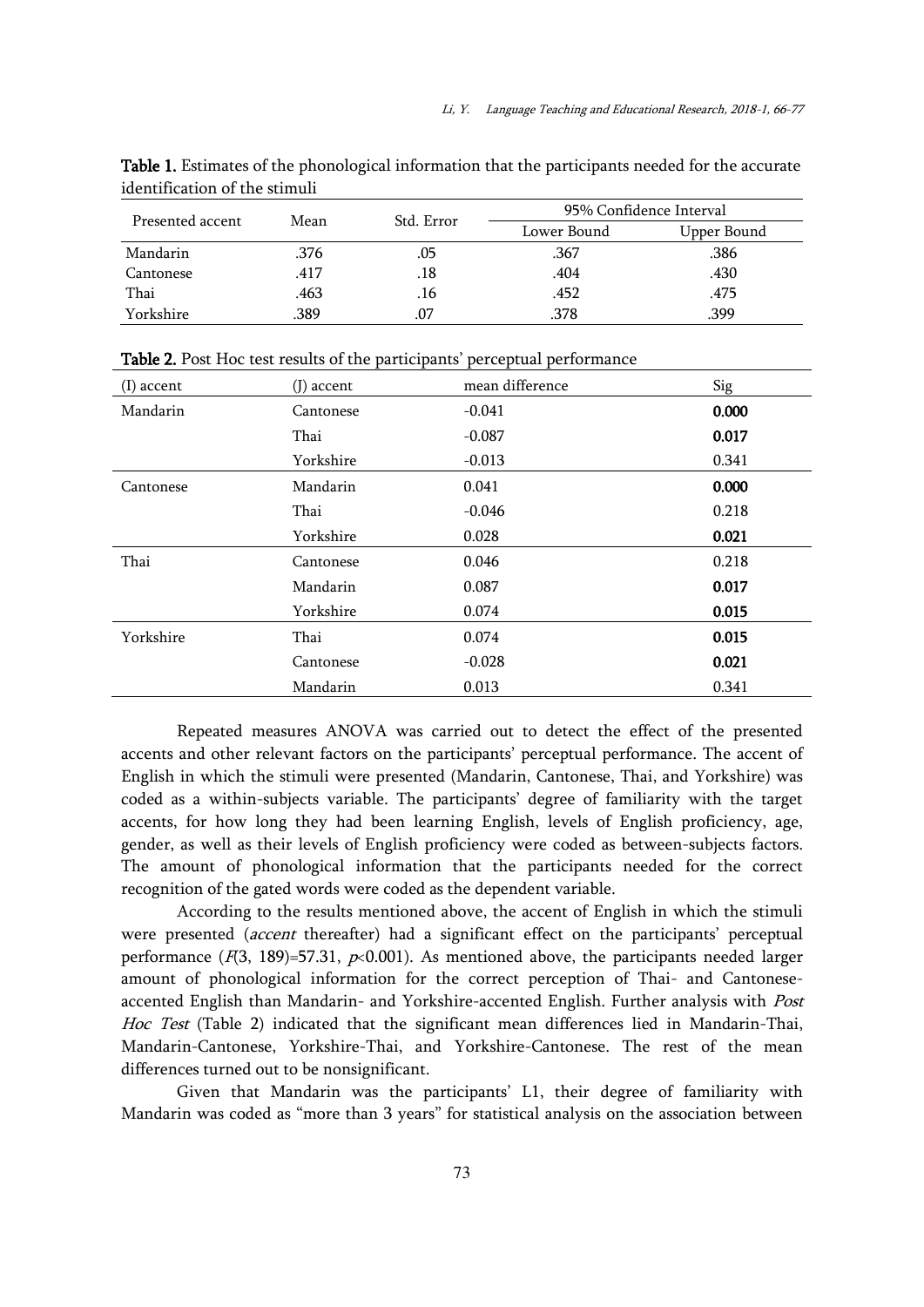the participants' degree of familiarity and the amount of phonological information they needed for the accurate perception of the stimuli. Chi-square test in Crosstabs indicated that the association was nonsignificant ( $p=0.072$ ). This finding seemed to be at odds with Figure 3 and Figure 4. Considering that the text books (including recordings) used in China followed British English, the participants would be quite familiar with RP. It is generally accepted that Yorkshire accent is close to RP. Therefore, we excluded data on the participants' degree of familiarity with Yorkshire accent, and conducted Chi-square test again with data on the participants' degree of familiarity with Mandarin, Thai, and Cantonese accents. It turned out that the association was significant ( $p$ <0.001, *Symmetric Measures*=0.615).

Moreover, the participants' levels of English proficiency  $(F(3, 34)=10.94, p=0.003)$  and its interaction with the presented accents  $(F(4, 34)=9.54, p=0.004)$  were both found to have had a significant effect on the participants' accurate perception of the gated words. The rest of the factors and their interaction with each other, however, because of the participants' perceptual performance  $(p>0.05)$ .

So far, the three research questions were answered with the findings above. That is, the accents in which the stimuli were produced, the participants' linguistic experience with the target accents, as well as their English proficiency all had positive strong association with their accurate perception of the accented L2-English speech.

# Discussion

The first finding of the present study was that the variable *accent* displayed a significant effect on the participants' perception of L2-English. Specifically, the participants required the least amount of phonological information for L2-English perception when it was spoken in Mandarin accent. This finding was consistent with the prediction that L2 listeners may employ L1 phonological system for L2 perception (Best, 1994; Bent & Bradlow, 2003; Flege, 1992a, b; Iverson et al., 2003; Leather, 1999; Major, 1999; Werker, 1994). Consequently, less processing time was required when it is spoken in their L1 accent than it was spoken in other foreign accents. Nonetheless, Lee, Vakoch and Wurm (1996) and Li (2015) found that even if a foreign language shares some features with listeners' L1, the listeners still present some difficulties in the accurate perception of the foreign-language-accented speech of an L1. What makes the two studies different from the present one is that these studies mentioned above highlighted only the perception of tones. However, as the target L2 in the study, English is not a tonal language.

The second finding was that there was not a significant difference between the amount of phonological information that the participants needed to accurately perceive Mandarinaccented and Yorkshire-accented English. It was similar to the finding in Leikin et al. (2009) in which native-accented speech did not pose any additional difficulties for perception. Nevertheless, it was at odds with some previous studies, which suggested that speech perception of L2 would be easier for L2 learners when its phonemic features are similar to that of their L1 than when they are native-like (e.g. Best, 1994; Iverson et al., 2003; Major, 1999). However, the English textbooks used in public schools/universities and the majority of private English learning schools in China are following the British syllabus. Therefore, even if the majority of the participants reported to have little/no exposure to Yorkshire accent, their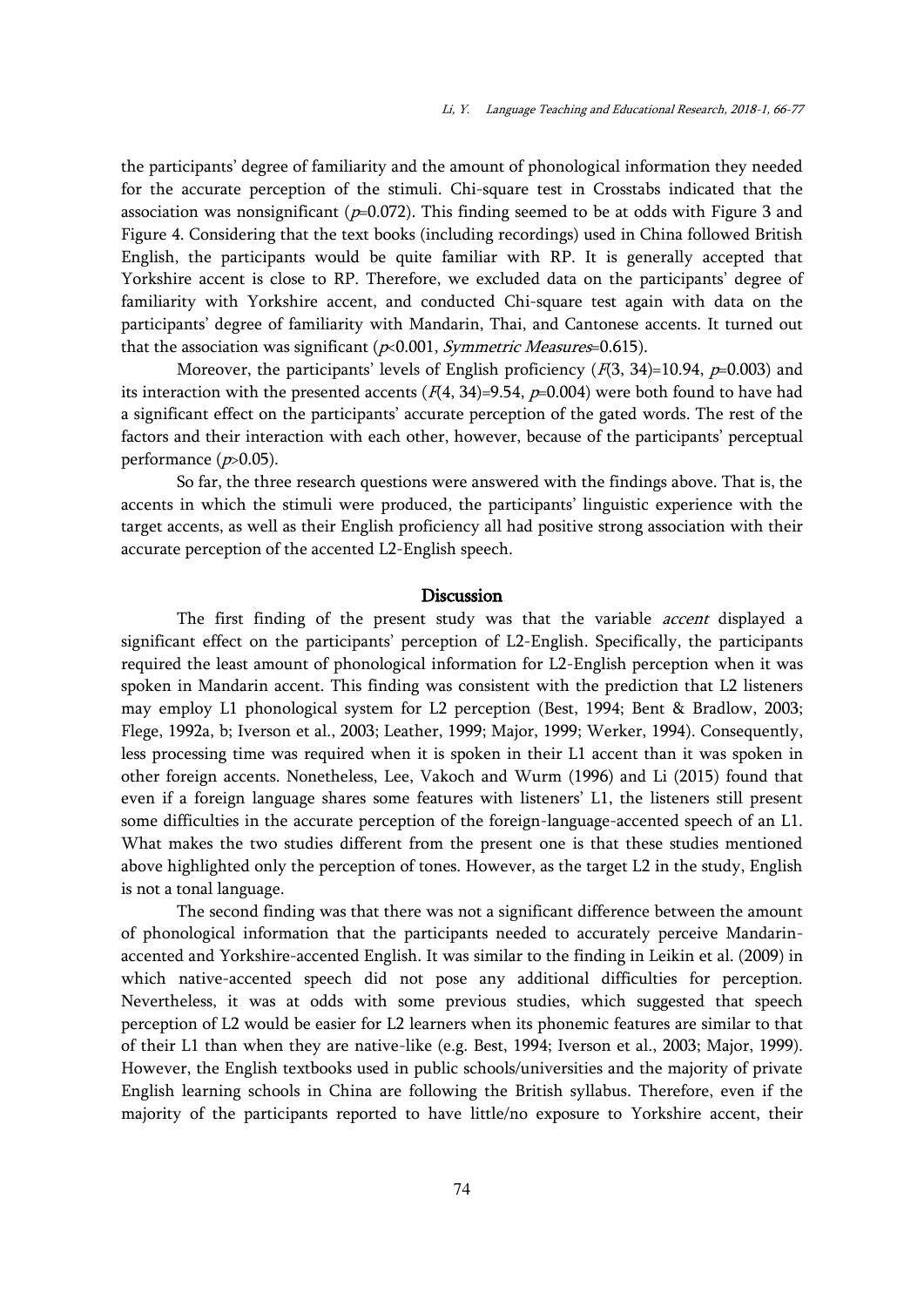experience with RP might have facilitated their perception of Yorkshire-accented English. In fact, this conjecture was confirmed with Chi-square test on the strong association between the participants' degree of familiarity with the target accents and the amount of phonological information they needed for L2-English perception. As shown in Figure 4, the participants needed the largest amount of phonological information in the correct recognition of Thai accented English, while comparatively less in the correct recognition of Cantonese accented English. Much less phonological information was required for the perception of Mandarinaccented and Yorkshire-accented English. Given that Mandarin was their L1, there would be doubts on their familiarity with Mandarin-accented English. Their familiarity with Yorkshire accent would be attributed to their learning experience with RP. There were 50% more participants reported to be familiar with Thai accent than with Cantonese accent. As shown in Table 1, the participants required comparatively larger amount of phonological information for the perception of Cantonese-accented English than Thai-accented English, even though the mean difference turned out to be nonsignificant. Nevertheless, this finding was inconsistent with findings in some previous studies (e.g. Munro & Derwing, 1995; Clarke & Garrett, 2004; Bradlow & Bent, 2008; Clarke & Garrett, 2004; Bradlow & Bent, 2008; Sidaras et al., 2009), which claim that listeners could both adapt rapidly to unfamiliar speakers and accents, thus they do not require additional processing time for the perception of accented speech. The inconsistent findings might be attributed to two reasons. First, the testing material of the present study was not sufficient for the participants to adapt to the foreign accents. Second, the majority of the participants' English proficiency levels were intermediate rather than advanced, which may have limited their quick adaption to unfamiliar foreign accents.

Moreover, the participants' English proficiency level and its interaction with the presented accents were both found to have had a significant effect on accented L2 perception. Not much evidence is available from previous studies concerning the influence of L2 proficiency level on listeners' perception of accented L2. Assumingly, advanced L2 learners are more capable of perceiving the speech sounds of L2 than the less advanced (Vandergrift, 2005; Best & Tyler, 2007). It seems this assumption applies to the perception of accented L2.

Another interesting finding was that the variable *the years that participants had been* learning English as an L2 did not play a significant role on the participants' perceptual performance. Although the findings in Leikin et al. (2009) were similar to the one in the present study, the participants in Leikin et al. (2009) began their L2 study after puberty. In the present study, however, some of the participants started L2-English learning since their childhood (-7 years old, whereas others began learning English at the age of 13+). Unexpectedly, there was not a significant difference among them concerning the amount of phonological information that they needed for accented English perception.

# Conclusion

The present study investigated factors that may have influence on language listeners' perception of accented L2. L1-Mandarin of L2-English speakers' perception of English sounds in Mandarin-, Thai-, Cantonese-, and Yorkshire-accent was tested. According to the findings, the presented accents, linguistic experience with the target accents, and proficiency level of the target foreign language all had significant effects on their perception of the accented speech.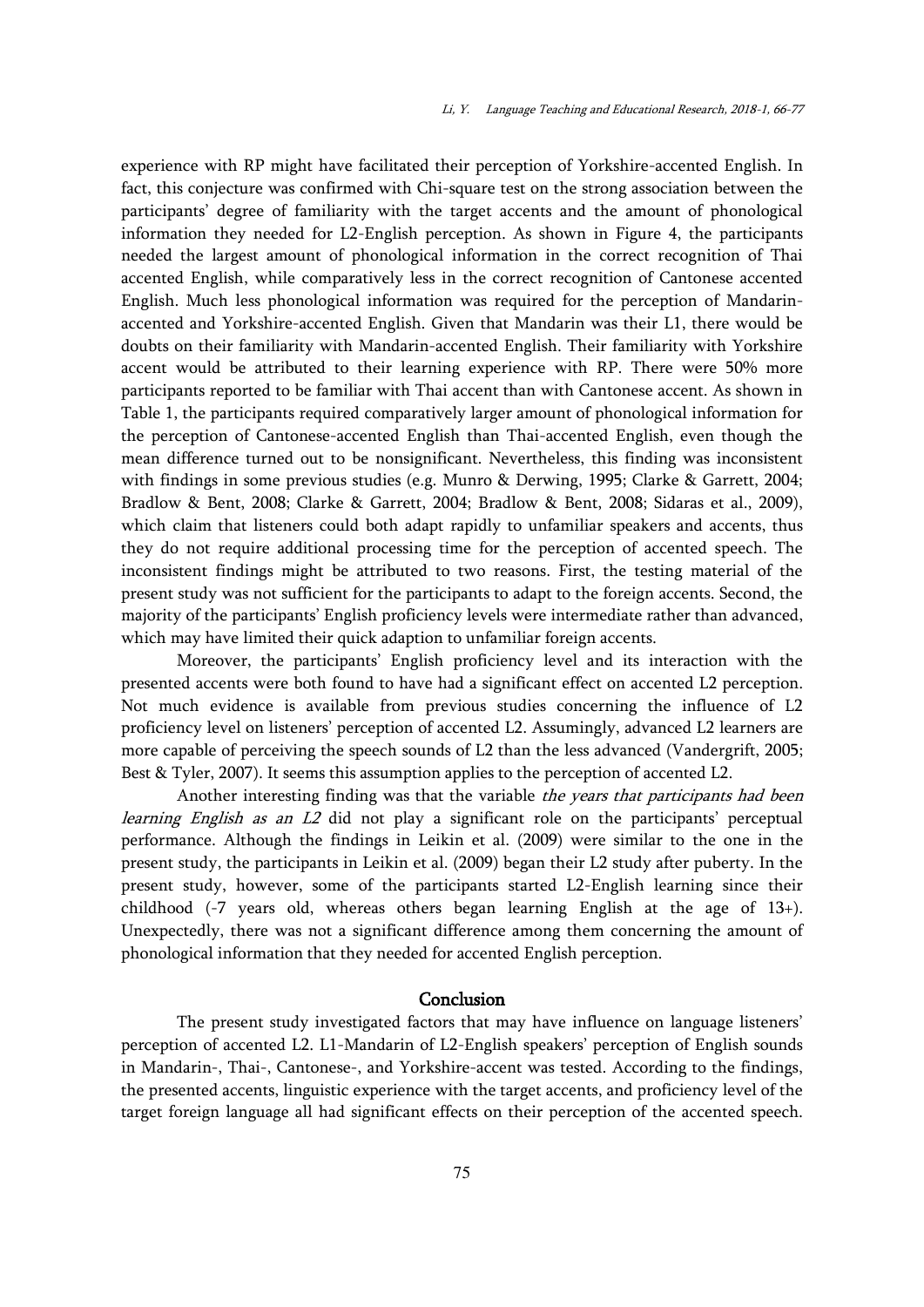One of the deficiencies of the study was that the participants' response time was not recorded. Thus, it was not clear whether the participants needed more time in the perception of one accented English sounds than others. Future studies on this issue may take it into consideration, which may help to gain further insights into this topic.

# References

- Adank, P., Evans, B., Stuart-Smith, J., & Scotti, S. (2009). Comprehension of familiar and unfamiliar native accents under adverse listening conditions. Journal of Experimental Psychology: Human Perception and Performance, 35(2), 520-529. DOI[:10.1037/a0013552](https://doi.org/10.1037/a0013552)
- Adank, P., McQueen, J. M., & Donders, F. C. (2007). The effect of an unfamiliar regional accent on spoken word comprehension. Proceedings of the 16<sup>th</sup> International Conference of Phonetic Sciences. pp. 1926- 1928, Dudweiler: Pirrot.
- Best, C. T., & Tyler, M. D. (2007). Nonnative and second-language speech perception: commonalities and complementaries. In M. J. Munro & O.-S. Bohn (Eds.), Second language speech learning: The role of language experience in speech perception and production (pp. 13-34). Amsterdam: John Benjamins.
- Bent, T., & Bradlow, A. R. (2003). The interlanguage speech intelligibility benefit. Journal of the Acoustical Society of America, 114(3), 1600–1610.
- Bradlow, A. R., & Bent, T. (2008). Perceptual adaptation to non-native speech. Cognition, 106(2), 707-729.
- Best, C. T. (1994). The emergence of native-language phonological influences in infants' speech: A perceptual assimilation model. In J. C. Goodman and H. C. Nusbaum (Eds.), The development of speech perception: The transition from speech sounds to spoken words (pp. 167–224). Cambridge, MA: MIT Press.
- Best, C. T., & Strange, W. (1992). Effects of phonological and phonetic factors on cross-language perception of approximates. Journal of Phonetics, 20, 305–330.
- Bradlow, A. R., & Bent, T. (2008). Perceptual adaption to non-native speech. *Cognition, 106*(2), 707-729.
- Clarke, C. M., & Garrett, M. F. (2004). Rapid adaptation to foreign-accented speech. Journal of the Acoustical Society of America, 116, 3647–3658.
- Clopper, C. G., Pisoni, D. B., & De Jong, K. (2005). Acoustic characteristics of the vowel systems of six regional varieties of American English. The Journal of the Acoustical Society of America, 118(3), 1661-1676.
- Clopper, C. G., & Smiljanic, R. (2015). Regional variation in temporal organization in American English. Journal of Phonetics, 49, 1–15.
- Flege, J. E. (1988). The production and perception of speech sounds in a foreign language. In H. Winitz (Ed.), Human communication and its disorders. A Review, (pp. 224-401). Norwood, NJ:Ablex.
- Flege, J. E. (1992a). Speech learning in a second language. In C. A. Ferguson, L. Menn, & C. Stoel-Cannon (Eds.), Phonological development: Models, research, and implications (pp 565–604). Timonium, MD: York Press.
- Flege, J. E., (1992b). The intelligibility of English vowels spoken by British and Dutch talkers. Intelligibility in speech disorders: Theory, measurement, and management, 1, 157-232.
- Floccia, C., Goslin J., Girard. F., & Konopczynski, G. (2006). Does a regional accent perturb speech processing? A lexical decision study in French listeners. Journal of Experimental Psychology: Human Perception & Performance, 32(5), 1276-1293.
- Gimson, A. C. (1970). *An introduction to the pronunciation of English (2<sup>nd</sup>ed.)*. London: E. Arnold.
- Grosjean, F. (1980). Spoken word recognition processes and the gating paradigm. Perception and Psychophysics, 28, 267–283.